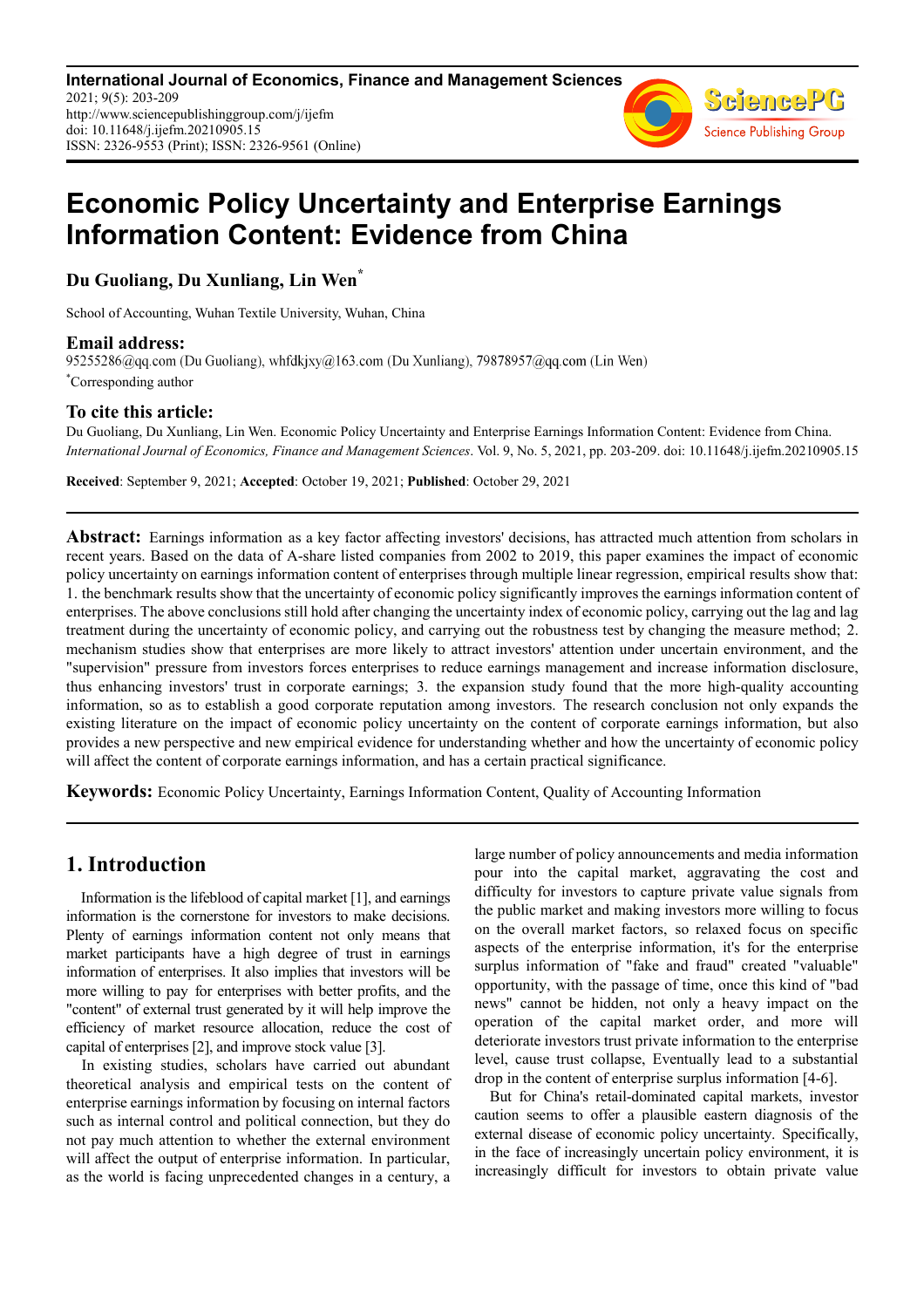signals from the public market. However, due to the investment psychology of risk aversion, domestic investors are more likely to collect private information from all parties in the market to make up for the lack of public information, this not only enables investors to obtain more accurate corporate information, but also makes it more likely that the prudent behavior of investors will form external supervision forces to urge enterprises to release more authentic and reliable earnings information, thus improving the content of corporate earnings information.

The marginal contribution of this paper is reflected in the following aspects:

First, despite scholars from corporate investment, financing, innovation and commercial credit, surplus management perspective to explore the economic policy to the enterprise microscopic behavior of the impact of uncertainty, but this article from the economic policy of uncertain "reverse governance", the empirical conclusion instead of uncertain economic policy environment to enhance the investor's trust in the enterprise surplus information, This not only opens a new view in the field of macroeconomic policy, but also proves that market participants can reasonably perceive changes in the external environment and make positive feedback in the "negative" environment of policy uncertainty.

Second, existing literature discusses the factors influencing the content of corporate earnings information from multiple perspectives, such as internal control, characteristics of the board of directors, company size, growth opportunities and corporate social responsibility. However, there is almost no research on whether economic policy uncertainty will affect the content of corporate earnings information. From the unique perspective of economic policy uncertainty, this paper deeply analyzes the logical chain between economic policy uncertainty and corporate earnings information content, which provides a new clue for further exploring the macro environment and earnings information content.

Thirdly, the paper not only reveals the specific path of economic policy uncertainty affecting earnings information content from the perspective of investors' attention, at the same time, in order to explore an effective way to improve enterprise surplus information content, the article empirical to quality the better the enterprise internal control will be more vulnerable to investors' trust, indicates that the development of enterprises not only need the external environment constraints, enterprises should actively promote the internal management level, to give high quality of financial information to the market, realize sustainable development.

The following analysis is organized as follows. The second part is theoretical analysis and research hypothesis, the third part is research design, the fourth part is empirical analysis, and the fifth part is conclusion.

## **2. Theoretical Analysis and Research Hypothesis**

First of all, from the perspective of investors, Hirshleifer and Teoh (2003) thought that investors' attention to information was an expensive activity according to the theory of "limited attention" [7]. As a result, only a small number of investors (those with information) observe corporate information, while for the vast majority of retail investors (those without information), As a natural "signal lamp" of enterprise's operating condition, stock price has its own information attribute which can help it to make decision. However, Drobetz (2008) and other scholars found that with the increasing uncertainty of economic policies, the ability of stock price to "absorb" corporate trait information was decreasing [8]. The amount of firm-specific information that retail investors "capture" from the equilibrium price of the stock is also greatly reduced, For the sake of risk aversion, these investors will be more specific information, is willing to dig the enterprise level and these investors concerned about the company information to a certain extent increased external supervision enterprise pressure, under external examination and owner punishment risk, management of precautionary motive, greatly reduce the chances of the earnings manipulation, Thus, it is helpful to improve the trustworthy level of earnings information and increase the content of earnings information.

Secondly, Nagar et al. (2019) found that economic policy uncertainty raised the level of information asymmetry among market participants and increased the uncertainty of business operation [6]. At this point, investors will demand higher investment returns and more stringent loan agreements to compensate for the additional risks caused by policy uncertainty, banks and other financial institutions will also reduce loan supply to avoid the risk of bad debts [9-10]. So, in the face of high external financing constraints, the enterprise management in order to seek the market investors, Banks and other financial institutions to finance trust, get plenty of money supply, more inclined to by adding information disclosure [11], voluntary earnings forecast [12], and other ways to ease the information asymmetry of enterprise and market participants, This not only helps banks and other financial institutions to better evaluate the company's development prospects and reduce the external financing pressure of enterprises, but also provides more internal information for the majority of investors to help them correctly interpret the financial reports of enterprises, thus increasing investors' trust in enterprises and improving the content of earnings information.

Although enterprises face higher financing constraints in the context of uncertain economic policies, Cao et al. (2019) believe that enterprise managers are more likely to transmit their good future earnings expectations to the market and reduce financing costs through upward earnings management during uncertain economic policies [13]. At the same time, Detzel et al. (2015) also found that uncertainty of economic policies aggravated the possibility of stock price decline of enterprises [14]. In order to avoid the negative impact of stock price decline, corporate executives are more likely to "rescue" stock price through earnings management activities under the "cover" of information asymmetry. However, earnings management as the enterprise adjust or distortion of accounting information "hidden" means, by changing the accrued items metering and control in order to achieve real business activities affect the purpose of financial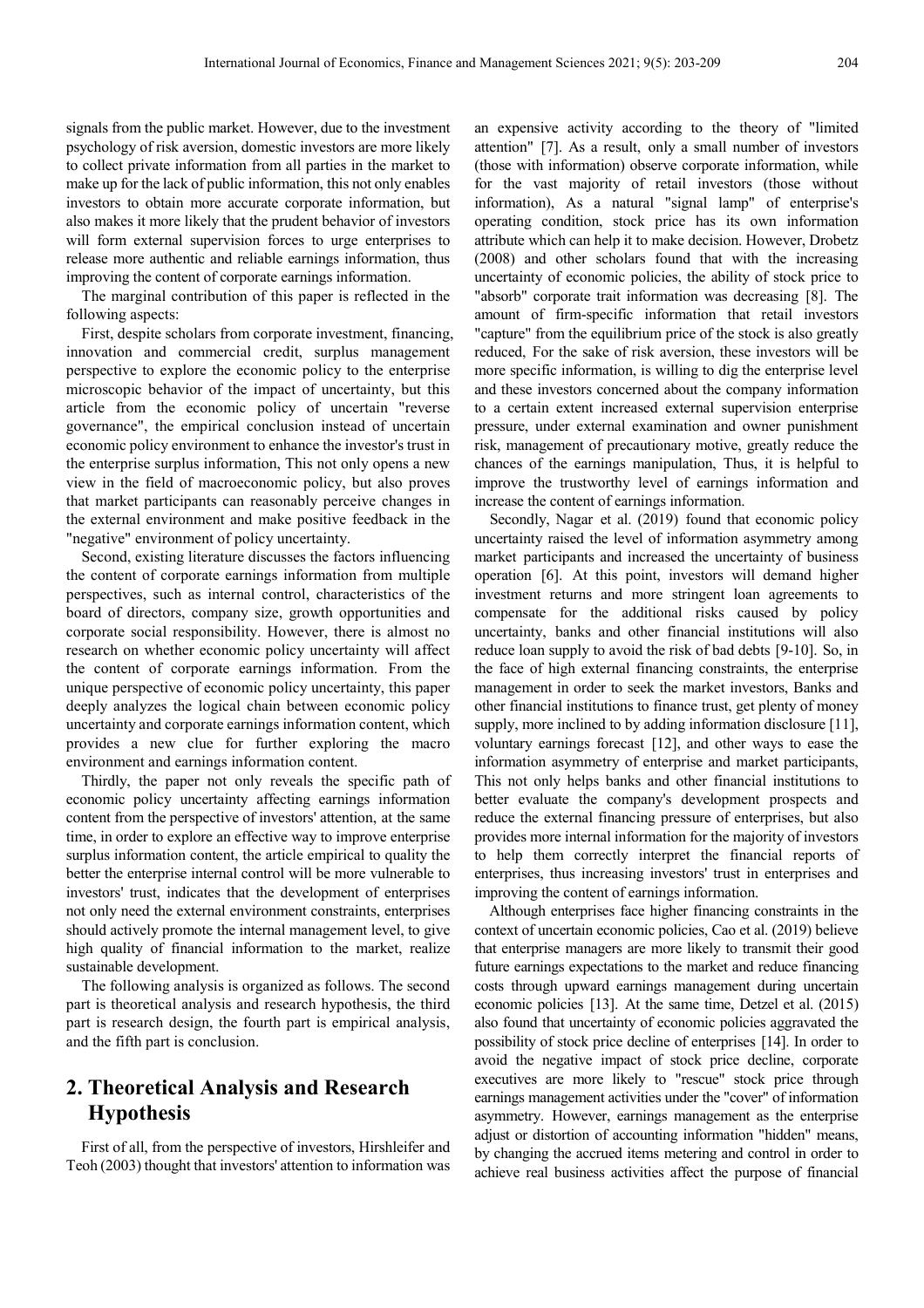reporting information, lead to enterprise financial information transparency is greatly reduced, the trust level of the investors for enterprise surplus, the surplus information content is lower.

Based on the above analysis, this paper proposes the following hypothesespp.

H1a: Control other variables, economic policy uncertainty and corporate earnings information content has a significant positive relationship.

H1b: Control other variables, economic policy uncertainty and corporate earnings information content has a significant negative relationship.

## **3. Research Design**

*3.2.2. VARIABLE Description* 

market adjustment models

#### *3.1. Sample Selection and Data Sources*

In this paper, all A-share listed companies in Shanghai and Shenzhen stock markets from 2008 to 2019 were selected as the

(1) Explained variables. Adopting the research methods of Fan and Wong (2002) and Jiang et al. (2016) [15, 16], this paper takes the cumulative excess return (CAR) as a proxy variable to measure the content of earnings information of enterprises, calculates the excess return on a monthly basis and sums it up on a yearly basis to calculate the annual cumulative excess return. The specific process is as follows. First, monthly excess returns are calculated based on

$$
CAR = \alpha_0 + \alpha_1 NI + \alpha_2 EPU + \alpha_3 NI * EPU + \alpha_i \sum CONTROLS + \varepsilon
$$
 (1)

## return rate of Shenzhen Stock Exchange.

$$
ER_{i,t} = RM_{i,t}
$$

Finally, calculate the cumulative excess return of individual stocks in the event period.

$$
CAR = CAR_i = \sum_{t=t1}^{t2} AR_{i,t}
$$
 (3)

CAR is the cumulative excess return rate of Company i in 12 months of year T.

(2) Core explanatory variables. Based on the ideas of Wang et al. (2014) and Rao et al. (2016), this paper adopts Baker et al. (2016) to calculate the uncertainty index of China's economic policy to measure the uncertainty degree of China's economic policy [18-20]. According to the research method of Wang and Hu (2020) [21], The cross term (NI\*EPU) of corporate surplus level and economic policy uncertainty index (EPU) is taken as the core explanatory variable of this study.

replace the normal return rate of individual stocks with the

 $AR_{i,t}$  represents the monthly excess return rate,  $R_{i,t}$ represents the real rate of return in month i, $ER_{i,t}$  is the normal rate of return of the t sample unit in month I estimated according to the market adjustment method, When the two are subtracted, the excess return rate of company T in month i is obtained. Secondly, according to the practice of Yu et al. (2013) [17],

 $AR_{i,t} = R_{i,t} - ER_{i,t}$  (2)

*Table 1. VARIABLE definition table.* 

| <b>VARIABLE</b> types     | <b>VARIABLE</b> symbol | Define                                                                                       |  |  |
|---------------------------|------------------------|----------------------------------------------------------------------------------------------|--|--|
| <b>Explained VARIABLE</b> | <b>CAR</b>             | Annual cumulative excess return                                                              |  |  |
|                           | <b>EPU</b>             | Baker et al. (2016) Measuring the uncertainty index of economic policy                       |  |  |
| Explanatory variables     | NI                     | Ending net profit/ending owner's equity                                                      |  |  |
|                           | <b>ROA</b>             | Annual net profit/Year-end total assets                                                      |  |  |
|                           | <b>SIZE</b>            | The natural log of total assets at year end                                                  |  |  |
|                           | <b>LEV</b>             | Year-end total liabilities/year-end total assets                                             |  |  |
|                           | <b>SHARE</b>           | Shareholding ratio of the largest shareholder                                                |  |  |
|                           | <b>BS</b>              | Number of board members                                                                      |  |  |
|                           | <b>INDEP</b>           | Number of independent directors/number of directors                                          |  |  |
| Control variables         | <b>GROWTH</b>          | (Stock market value + net debt)/Total assets                                                 |  |  |
|                           | <b>MAN</b>             | If the enterprise management holds shares, the value is 1; otherwise, the value is 0         |  |  |
|                           | <b>SOE</b>             | The actual controller is a state-owned enterprise. The value is 1. Otherwise, the value is 0 |  |  |
|                           | <b>AUDIT</b>           | The value of the company audited by the Big Four accounting firms is 1, otherwise it is 0    |  |  |
|                           | <b>DUAL</b>            | If yes, the value is 1; otherwise, the value is $0$                                          |  |  |
|                           | lnd                    | Industry dummy VARIABLE                                                                      |  |  |
|                           | Year                   | Year dummy VARIABLE                                                                          |  |  |

research samples, and 9293 observed values were obtained after excluding financial enterprises, ST, \* ST enterprises and samples with missing financial data. All financial data and stock trading data in this paper are from CSMAR database. In order to protect the results from some extreme OBSERVATIONS, the continuous variables were curtailed in the upper and lower 1% quartiles. Stata16.0 is used for data processing.

#### *3.2. Model Design and VARIABLE Description*

#### *3.2.1. Model Design*

Based on the research results of Fan and Wong (2002) [15], this paper puts the economic policy uncertainty index into the traditional earnings -- market response model, and uses the earnings index and the economic policy uncertainty index multiplier (NI\*EPU) to test hypothesis H1. Therefore, this paper constructs model (1).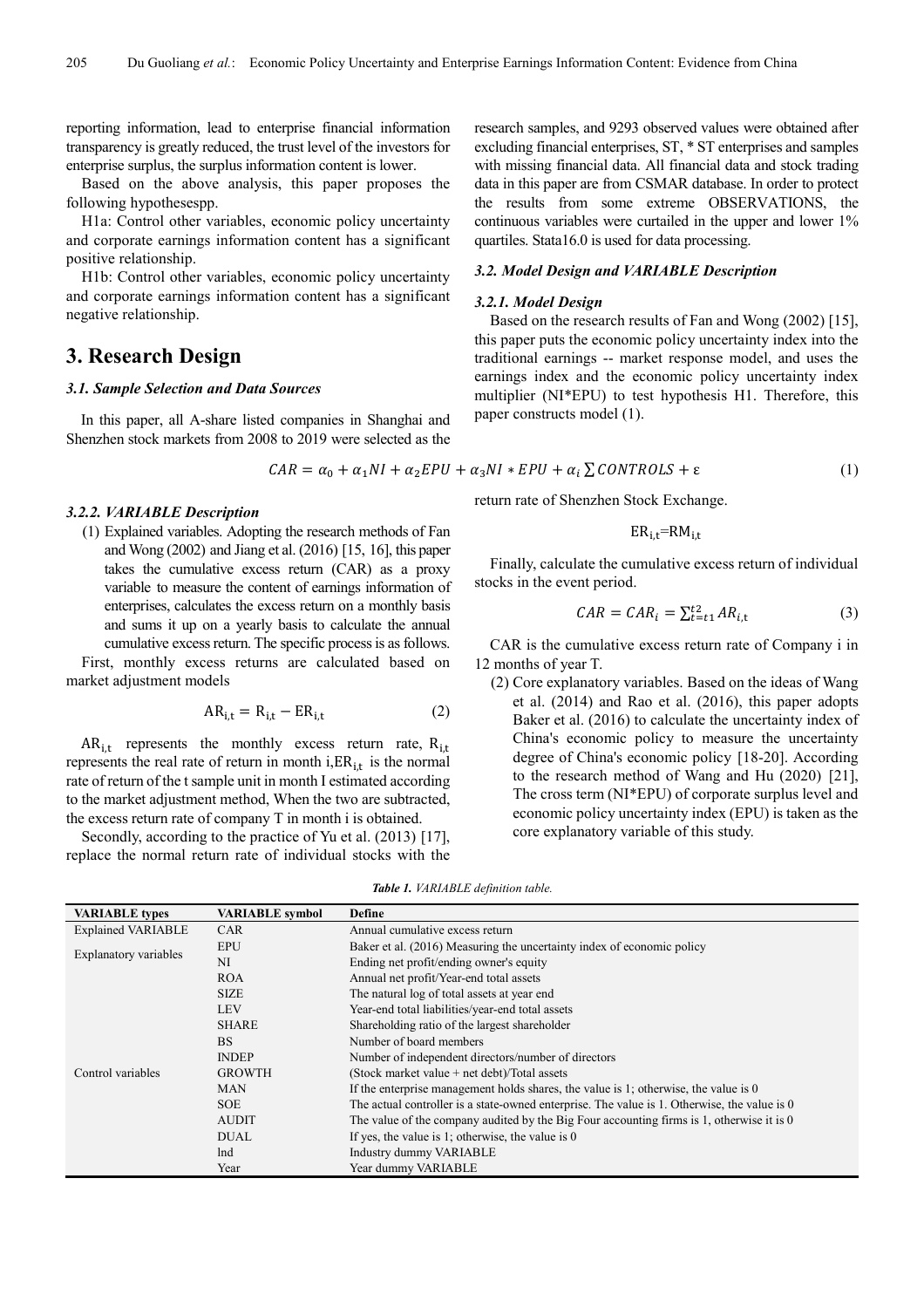(3) Control variables. Based on the research results of Zhu (2011) and Yu et al. (2013) [22, 17], For enterprise size (SIZE), return on equity (ROE), growth opportunity (GROWTH), asset-liability ratio (LEV), director and the manager shall be one (DUAL), board independence (INDEP), shareholding ratio of the largest shareholder (SHARE), management shareholding (MAN), board size (BS), At the same time, annual and industry effects are also controlled. The specific variables defined or measured in the model are shown in Table 1.

| <b>Role 2.</b> Descriptive statistics. |                    |           |          |              |            |  |
|----------------------------------------|--------------------|-----------|----------|--------------|------------|--|
| <b>VARIABLE</b>                        | <b>Sample Size</b> | Mean      | standard | Min          | <b>Max</b> |  |
| <b>CAR</b>                             | 9293               | $-0.0017$ | 0.3595   | $-0.7701$    | 1.2456     |  |
| NI                                     | 9293               | 0.0632    | 0.122    | $-0.5982$    | 0.3985     |  |
| <b>EPU</b>                             | 9293               | 5.3928    | 0.5296   | 4.5940       | 6.1322     |  |
| <b>ROA</b>                             | 9293               | 0.0273    | 0.0725   | $-0.3419$    | 0.1971     |  |
| <b>GROWTH</b>                          | 9293               | 2.4986    | 1.9196   | 0.8731       | 12.6999    |  |
| <b>SHARE</b>                           | 9293               | 33.558    | 14.9351  | 8.5          | 74.295     |  |
| <b>BS</b>                              | 9293               | 8.5659    | 1.7547   | 5            | 15         |  |
| <b>INDEP</b>                           | 9293               | 0.3756    | 0.0536   | 0.3333       | 0.5714     |  |
| <b>LEV</b>                             | 9293               | 0.4579    | 0.211    | 0.059        | 0.9415     |  |
| <b>SIZE</b>                            | 9293               | 22.1047   | 1.3218   | 19.5025      | 26.1079    |  |
| <b>AUDIT</b>                           | 9293               | 0.0468    | 0.2113   | $\mathbf{0}$ |            |  |
| <b>SOE</b>                             | 9293               | 0.3765    | 0.4845   | $\Omega$     |            |  |
| <b>DUAL</b>                            | 9293               | 0.2583    | 0.4377   | $\mathbf{0}$ |            |  |
| <b>MAN</b>                             | 9293               | 0.6583    | 0.4743   | $\theta$     |            |  |

## *Table 2. Descriptive statistics.*

## **4. The Empirical Analysis**

## *4.1. Descriptive Statistics*

Table 2 shows the descriptive statistical results of variables. The mean value of cumulative excess return (CAR) is -0.0017, and there is a large difference between the minimum value (-0.7701) and the maximum value (1.2456), indicating that the overall earnings of enterprises are not optimistic under the circumstance of low macroeconomic situation. The mean value of earnings index (ni) is 0.0632, which is very close to the median (0.0672), indicating that the sample earnings distribution is relatively uniform. The mean value of economic policy uncertainty (EPU) was 5.3928, indicating that Chinese enterprises faced a high level of economic policy uncertainty during the sample period. The descriptive statistical results of other variables are shown in Table 2.

*Table 3. Regression results of economic policy uncertainty and earnings information content benchmark.* 

| <b>VARIABLE</b>     | <b>CAR</b>                 | <b>CAR</b>               | <b>CAR</b>                | <b>CAR</b>               | <b>CAR</b>             |
|---------------------|----------------------------|--------------------------|---------------------------|--------------------------|------------------------|
|                     | (1)                        | (2)                      | (3)                       | (4)                      | (5)                    |
| NI                  | $0.5226***$ (16.6356)      | $0.4155***(11.7922)$     | $-0.7289**(-2.4021)$      | $-0.2028(-0.7347)$       | $-1.4810***$ (-4.5549) |
| <b>EPU</b>          |                            |                          | $0.0394***$ (3.6243)      |                          |                        |
| $I*EPU$             |                            |                          | $0.2082***$ (3.9082)      |                          |                        |
| <b>AEPU</b>         |                            |                          |                           | $0.0551***$ (4.6117)     |                        |
| NI*AEPU             |                            |                          |                           | $0.1070**$ (2.3096)      |                        |
| <b>LEPU</b>         |                            |                          |                           |                          | $-0.0055(-0.3450)$     |
| NI*LEPU             |                            |                          |                           |                          | $0.3554***$ (6.0000)   |
| <b>ROA</b>          |                            | $0.6186***(11.6110)$     | $0.6232***(11.7734)$      | $0.6238***(11.7502)$     | $0.6226***(11.7721)$   |
| <b>GROWTH</b>       |                            | $0.0476***$ (14.3855)    | $0.0474***$ (14.4701)     | $0.0476***$ (14.4224)    | $0.0476***$ (14.5687)  |
| <b>SHARE</b>        |                            | $-0.0004*$ ( $-1.9533$ ) | $-0.0004**$ ( $-2.0118$ ) | $-0.0004**(-1.9702)$     | $-0.0004**(-2.1239)$   |
| <b>BS</b>           |                            | $-0.0018(-0.8994)$       | $-0.0019(-0.9494)$        | $-0.0018(-0.9389)$       | $-0.0019(-0.9594)$     |
| <b>INDEP</b>        |                            | $-0.1284**(-1.9793)$     | $-0.1279**(-1.9873)$      | $-0.1285**(-1.9908)$     | $-0.1249*$ $(-1.9327)$ |
| <b>LEV</b>          |                            | $0.1545***$ (7.1880)     | $0.1544***$ (7.2288)      | $0.1545***$ (7.2050)     | $0.1563***$ (7.2844)   |
| <b>SIZE</b>         |                            | $-0.0029(-0.8072)$       | $-0.0028(-0.7819)$        | $-0.0028(-0.7741)$       | $-0.0028(-0.7932)$     |
| <b>AUDIT</b>        |                            | 0.0020(0.1427)           | 0.0027(0.1884)            | 0.0021(0.1485)           | 0.0029(0.2077)         |
| <b>SOE</b>          |                            | $-0.0286***$ (-4.2766)   | $-0.0294***$ $(-4.4425)$  | $-0.0290***$ (-4.3640)   | $-0.0300***$ (-4.5500) |
| <b>DUAL</b>         |                            | $-0.0017(-0.2259)$       | $-0.0024(-0.3168)$        | $-0.0022(-0.2939)$       | $-0.0021(-0.2755)$     |
| <b>MAN</b>          |                            | $0.0162**$ (2.4491)      | $0.0172***$ (2.6153)      | $0.0169**$ (2.5565)      | $0.0172$ *** (2.6121)  |
| <b>CONSTANT</b>     | $-0.1050***$ ( $-5.0241$ ) | $-0.1392*(-1.7960)$      | $-0.3030***$ (-3.3723)    | $-0.4173***$ $(-4.3067)$ | $-0.0982(-0.9191)$     |
| <b>OBSERVATIONS</b> | 9,328                      | 9,293                    | 9,293                     | 9,293                    | 9,293                  |
| R-squared           | 0.046                      | 0.112                    | 0.113                     | 0.112                    | 0.115                  |

Robust t-statistics in parentheses.

\*\*\* p<0.01, \*\* p<0.05, \* p<0.1.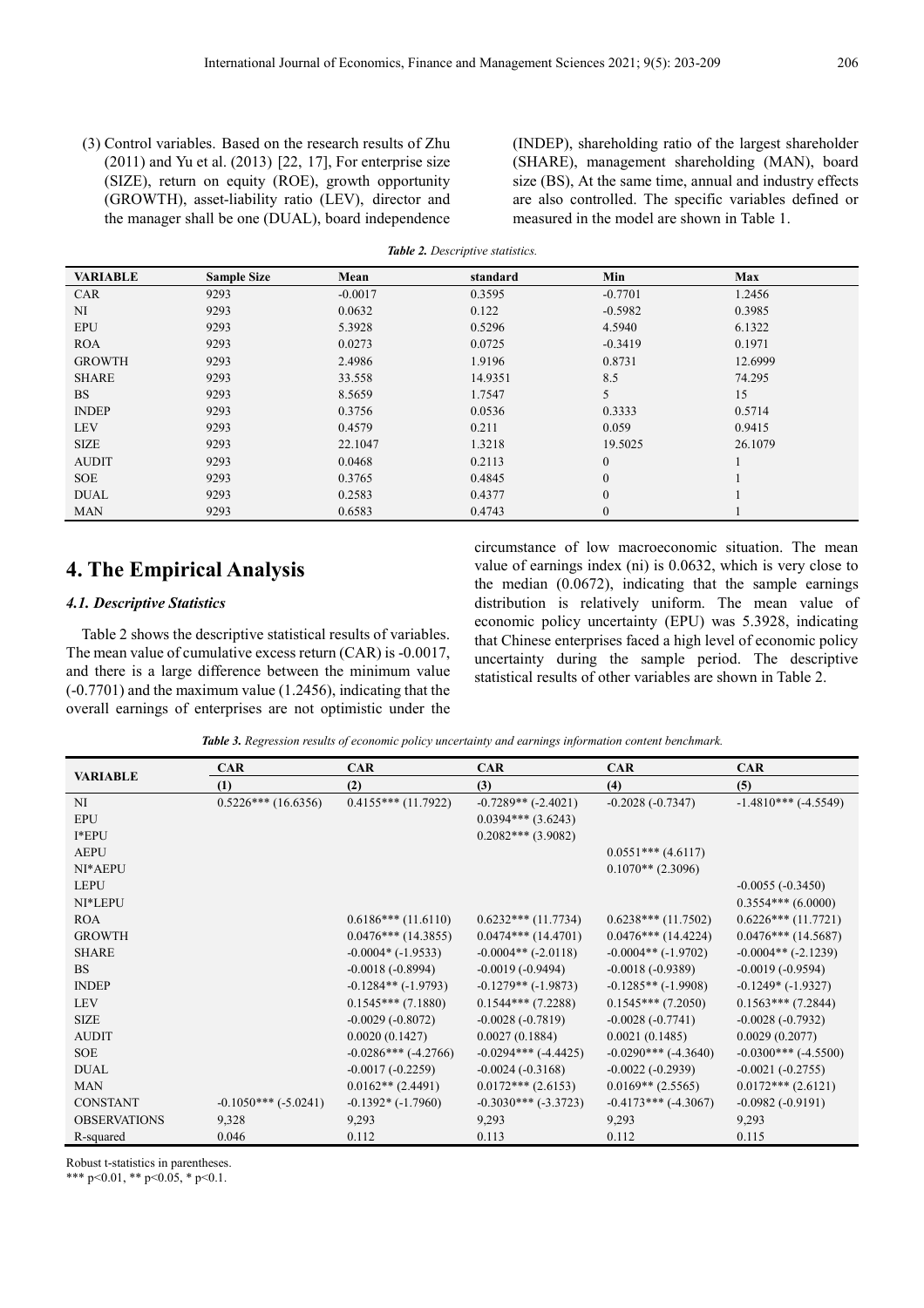#### *4.2. Analysis of Regression Results*

As can be seen from Columns (1) and (2) of Table 3, when no other control variables are added, corporate earnings level (NI) has a strong positive relationship with cumulative excess return (CAR), and the NI regression coefficient is 0.5226, which passes the significance test at 1% level. After the addition of control variables, the NI regression coefficient is 0.4155 and is significant at 1% level. The above conclusions confirm the existence of earnings information content of listed companies in China. Therefore, this paper continues to investigate the influence relationship between economic policy uncertainty and earnings information content. Column (3) shows the regression results after adding the NI\*EPU cross term of earnings income and economic policy uncertainty. The coefficient of the core explanatory VARIABLE (NI\*EPU) is 0.2082 and passes the significance test at 1% level, which means that the higher the uncertainty level of economic policy is, the earnings can be reflected in the stock price more quickly, and the earnings information content increases significantly, because hypothesis H1 is confirmed. In columns (4) and (5), the economic policy uncertainty index is put into model (1) for regression again after matching T+1 year and T-1 year. It is found that both NI\*AEPU and NI\*LEPU coefficients are significantly positive, indicating that the impact of economic policy uncertainty on enterprise earnings information content has a certain persistence.

## *4.3. Mechanism Testing*

Although the above research conclusions confirm that under the background of uncertain economic policies, the content of corporate earnings information will be significantly increased, how does the change of macro environment trigger the micro individual behavior? In particular, how does

economic policy uncertainty increase investor confidence in corporate earnings?

Starting from investors to focus on the logical chain, on the basis of the above theoretical deduction, this paper expounds the policy environment of uncertain fuel investors through price "grab" the difficulty of enterprise quality information, in order to avoid the decision error, investors can increase the degree of attention to enterprise information, in the face of rising pressure of external supervision, enterprise will pay more attention to the annual report and information disclosure quality, Thus, the trust level of investors on earnings information will be improved from the supply side.

Therefore, based on the ideas of Quan and Wu (2010) [23], this paper uses the average turnover rate of 30 days before earnings announcement to measure investors' attention level, and makes group regression of investors' attention level according to the average value of the industry.

As can be seen from the regression results in Table 4, the NI\*EPU coefficient is 0.2108 in the group with high investor concern and passes the significance test at 1% level, while in the group with low investor concern, the NI\*EPU coefficient is 0.0942 but not significant, indicating that in an uncertain environment, Higher investor concern with external supervision function, effective constraint management earnings management motivation, improving the quality of corporate earnings, to enhance the level of investor confidence in the enterprise surplus, on the contrary, those from investors "favor" likely to engage in earnings management behavior of enterprise, the enterprise accounting information quality, therefore investors for surplus decreases in the level of trust This just reveals the inherent logic that investors focus on the uncertainty of economic policy and the content of earnings information, confirming the theoretical deduction above.

|                     | <b>ALL</b>            | High investor concern | Low investor concern   |
|---------------------|-----------------------|-----------------------|------------------------|
| <b>VARIABLE</b>     | <b>CAR</b>            | <b>CAR</b>            | <b>CAR</b>             |
|                     | (1)                   | (2)                   | (3)                    |
| NI                  | $-0.7289**(-2.4021)$  | $-0.6744(-1.4207)$    | $-0.1833(-0.4582)$     |
| <b>EPU</b>          | $0.0394***$ (3.6243)  | 0.0269(1.0346)        | $0.0834***$ (6.1920)   |
| NI*EPU              | $0.2082***$ (3.9082)  | $0.2108***$ (2.5920)  | 0.0942(1.2981)         |
| <b>CONTROLS</b>     | <b>YES</b>            | <b>YES</b>            | <b>YES</b>             |
| <b>CONSTANT</b>     | $-0.3030***(-3.3723)$ | $-0.1017(-0.4648)$    | $-0.8970***$ (-8.2763) |
| <b>OBSERVATIONS</b> | 9,293                 | 3,429                 | 5,864                  |
| R-squared           | 0.113                 | 0.141                 | 0.142                  |

*Table 4. Tests the mechanism based on investors' concerns.* 

Robust t-statistics in parentheses.

\*\*\* p<0.01, \*\* p<0.05, \* p<0.1.

#### *4.4. Robustness Test*

(1) Test based on PSM (Propensity score matching method). Since the cumulative excess return (CAR) of enterprises is affected by many factors, sample self-selection bias is inevitable. In this paper, PSM method is used to screen and match samples to buffer the interference caused by sample

#### self-selection.

Through PSM, table 5 shows the basic regression results, the first (1) column, don't add economic policy uncertainty index, proves the existence of surplus information content, the first column (2), the core variable coefficient of NI\*EPU in 0.2506 and a significant at 1% level, which consistent with the conclusion above, the main test.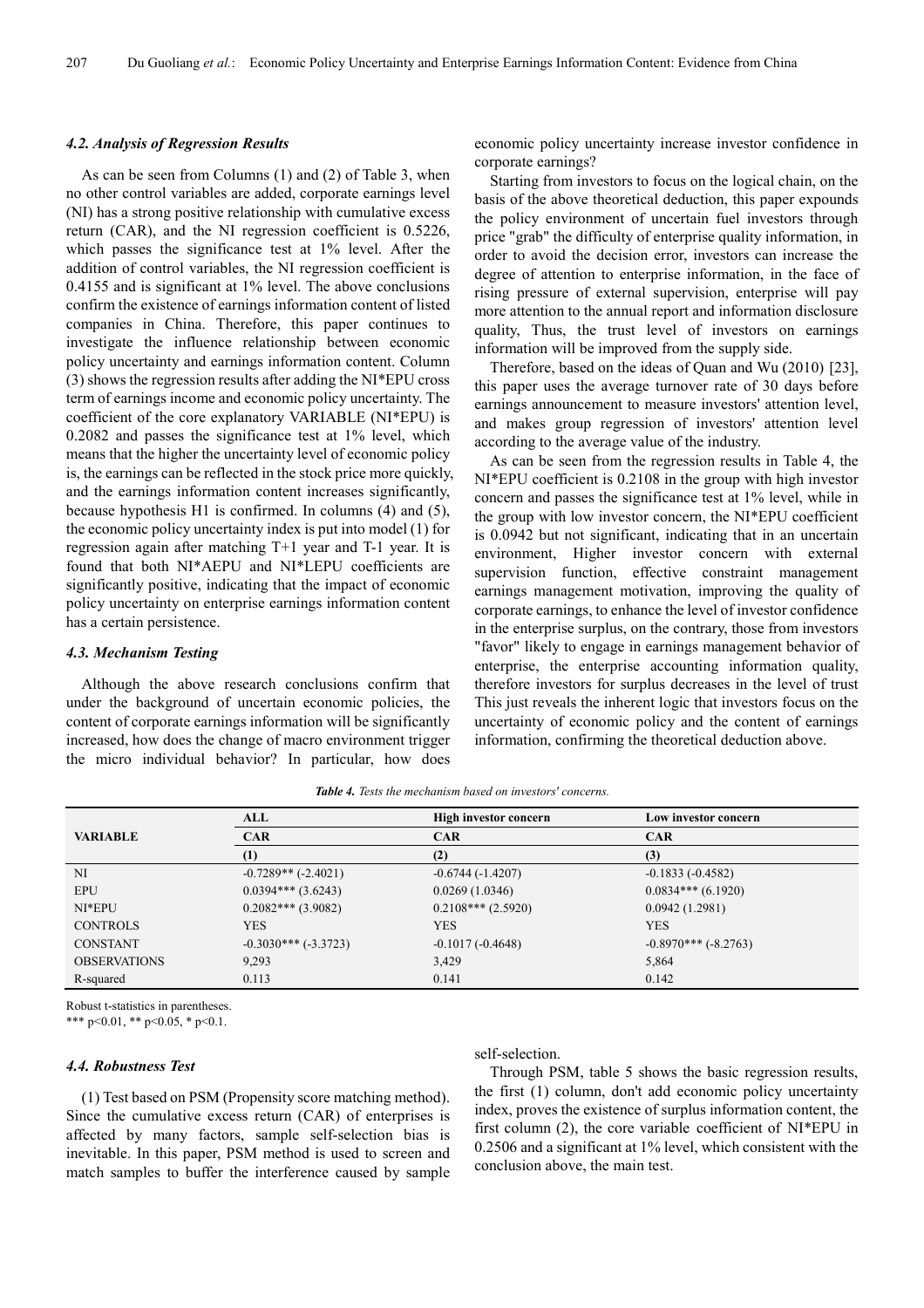*Table 5. Robustness test based on PSM.* 

|                     | <b>CAR</b>                 | <b>CAR</b>             |
|---------------------|----------------------------|------------------------|
| VARIABLE            | (1)                        | (2)                    |
| N                   | $0.4101***(10.7914)$       | $-0.9627***$ (-2.9772) |
| EPU                 | $0.0491***$ (4.4549)       | $0.0301**$ (2.5659)    |
| NI*EPU              |                            | $0.2506***$ (4.4028)   |
| <b>CONTROLS</b>     | YES                        | <b>YES</b>             |
| <b>CONSTANT</b>     | $-0.3275***$ ( $-3.4632$ ) | $-0.2195**(-2.2780)$   |
| <b>OBSERVATIONS</b> | 8,380                      | 8,380                  |
| R-squared           | 0.093                      | 0.096                  |

Robust t-statistics in parentheses.

\*\*\* p<0.01, \*\* p<0.05, \* p<0.1.

*Table 6. Alternative economic policy uncertainty index.* 

|                     | <b>CAR</b>             | <b>CAR</b>            |  |
|---------------------|------------------------|-----------------------|--|
| <b>VARIABLE</b>     | $\left(1\right)$       | (2)                   |  |
| NI                  | $0.4155***(11.7922)$   | $-0.4723***(-2.7703)$ |  |
| <b>TPU</b>          | $0.0521***$ (5.2906)   | $0.0435***$ (4.3764)  |  |
| NI*TPU              |                        | $0.1792***$ (5.6345)  |  |
| <b>CONTROLS</b>     | <b>YES</b>             | <b>YES</b>            |  |
| <b>CONSTANT</b>     | $-0.3811***$ (-4.3269) | $-0.3348***(-3.8220)$ |  |
| <b>OBSERVATIONS</b> | 9,293                  | 9,293                 |  |
| R-squared           | 0.112                  | 0.115                 |  |

Verification based on alternative economic policy uncertainty indicators. To ensure more reliable research conclusions and avoid regression bias caused by different measurement methods, Trade Policy Uncertainty, which is constructed by Huang and Luk (2019) [24], is introduced, referring to the research ideas of Deng and Ren (2020) [25]. In table 6 the NI coefficient in column (1) is significantly positive, and the surplus information content exists. In Column (2), the core explanatory VARIABLE NI\*TPU coefficient is 0.1792, which passes the significance test at 1% level, and the regression result is robust.

#### *4.5. Further Analysis*

Good internal control structure and level of management can not only improve enterprise accrued from the steady quality, constraints, surplus management, security, in order to maintain the reliability of accounting information, and uncertain economic policy background, have high quality of internal control of enterprises can be a complete representation of the internal control defects existing in the enterprise and the detailed disclosure of remedial measures, and thus improve enterprise's credit level. Therefore, enterprises with better internal control quality not only deliver high-quality accounting information to the market, but also convey to investors the positive management attitude of enterprise management and the determination to correct mistakes and win the trust and favor of market investors more easily with strict internal control design and sufficient information disclosure.

To this end, this paper draws on the research of Huang et al. (2017) [26] and uses The Dibo·Internal Control Index of Chinese Listed Companies to perform group regression on model (1) according to the industry average (see Table 7 for the results). Study found that the internal control in a group of high quality, surplus information content increased significantly, and low quality of internal control in a group, NI \* EPU coefficient is positive but not significant, the revelation of the listed company, policy in uncertain environment, want to win the trust of the market investors and attention, you must strive to improve their internal control level, only to achieve the "who", Investors are more likely to be lenient and pour money into the corporate reservoir.

|                            | ALL                    | High quality of internal control | Low internal control quality |
|----------------------------|------------------------|----------------------------------|------------------------------|
| <b>VARIABLE</b>            | CAR                    | CAR                              | CAR                          |
|                            | (1)                    | (2)                              | (3)                          |
| M                          | $-0.7289**(-2.4021)$   | $-1.7376***$ ( $-3.3392$ )       | $-0.2593(-0.6298)$           |
| <b>EPU</b>                 | $0.0394***$ (3.6243)   | $0.0342**$ (2.1981)              | 0.0143(0.6798)               |
| $NI*EPU$                   | $0.2082***$ (3.9082)   | $0.3923***$ (4.2713)             | 0.1132(1.5642)               |
| <b>CONTROLS</b>            | <b>YES</b>             | YES                              | <b>YES</b>                   |
| <b>CONSTANT</b>            | $-0.3030***$ (-3.3723) | $-0.1813(-1.4850)$               | $-0.2693(-1.6090)$           |
| <i><b>OBSERVATIONS</b></i> | 9,293                  | 5,814                            | 3,479                        |
| R-squared                  | 0.113                  | 0.120                            | 0.115                        |

*Table 7. Group inspection based on internal control quality.*

Robust t-statistics in parentheses

\*\*\* p<0.01, \*\* p<0.05, \* p<0.1.

## **5. Conclusions**

The research conclusion of this paper not only extends the existing literature on the impact of economic policy uncertainty on the content of corporate earnings information, but also provides a new perspective and new empirical evidence for understanding whether and how the uncertainty of economic policy will affect the content of corporate earnings information, and has certain practical enlightenment. First of all, from the government level, policymakers face

uncertain economic policy to the environmental governance effect of capital market operation, but this does not mean to rely on policy uncertainty to stabilize the market order, the government department should follow the market rules and capital ecosystem of natural law, give full play to the market in resource allocation and the decisive role of economic activity directly, Make the market return to healthy operation by improving the competition mechanism of enterprises; Secondly, from the perspective of corporate governance, enterprises should strive to improve the level of internal control, and actively assume social responsibility. On the one